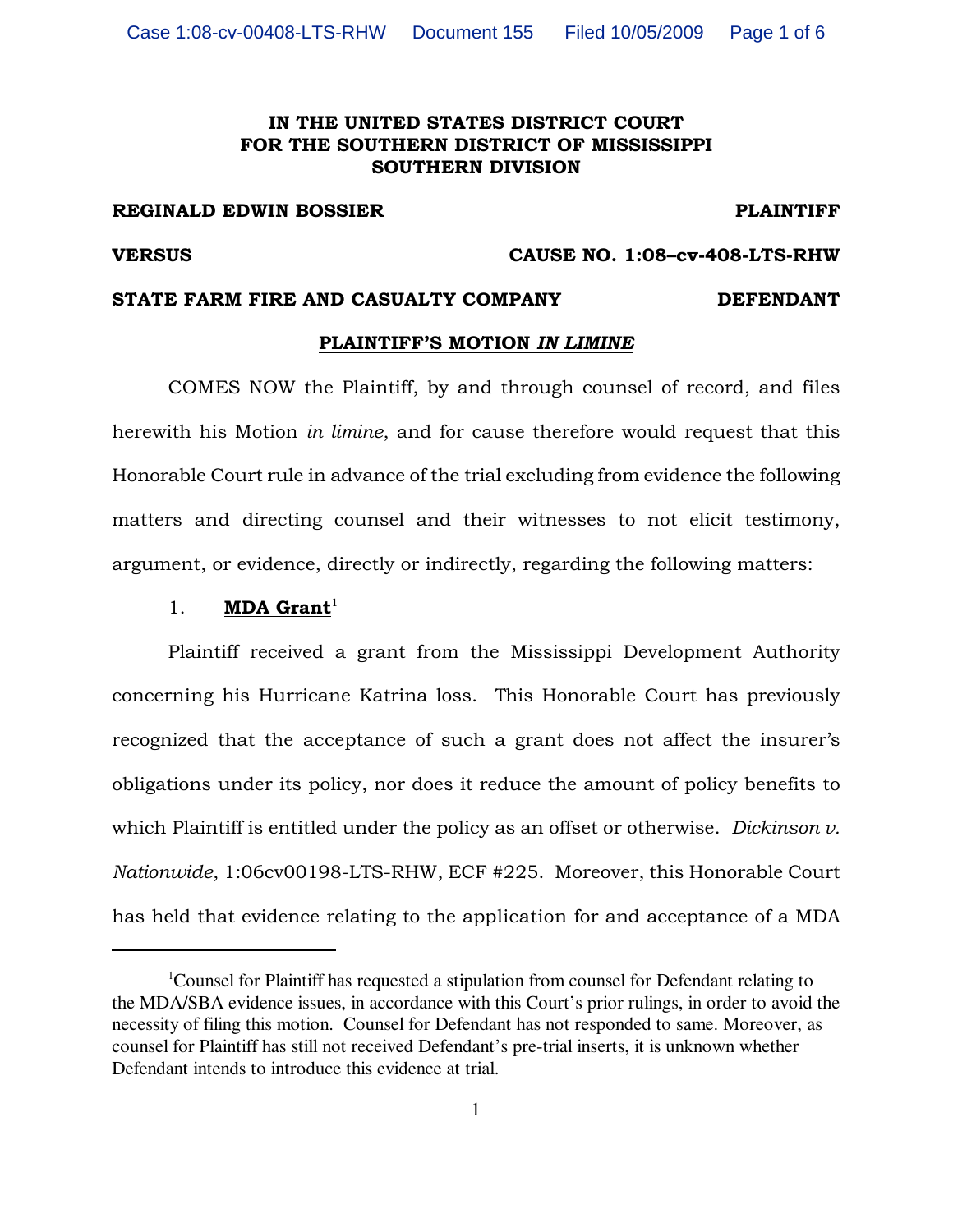grant is admissible only if Plaintiff testifies or offers expert testimony that storm surge caused no damage to the property. Politz  $v$ . Nationwide Mut. Fire Ins. Co., 2009 WL 1322556 (May 11, 2009). Consistent with prior precedent, this Honorable Court should enter an order prohibiting Defendant, its witnesses or attorneys from offering any evidence or argument relating to the application for and acceptance of MDA grant proceeds. If, during the trial, Defendant believes that such evidence constitutes impeachment, it should be required to approach the bench prior to offering said evidence. In no event should Defendant be permitted to offer the amount of the MDA grant.

#### 2. SBA Loan

Plaintiff obtained a loan from the Small Business Administration relating to the loss at issue. This loan constitutes a collateral source which is not admissible at trial. See, e.g., Brandon HMA, Inc. v. Bradshaw, 809 So. 2d 611, 618 (Miss. 2001). State Farm protects itself from any potential risk of double payment by including SBA on any checks that are issued relating to this loss.

Because the SBA loan is inadmissable collateral source, this Honorable Court should enter an order prohibiting Defendant, its witnesses or attorneys, from offering any evidence or argument relating to the application for and acceptance of a SBA loan by Plaintiff. If, during the trial, Defendant feels that the offering of such evidence is necessary for impeachment, Defendant should be required to approach the bench to discuss same prior to offering such evidence.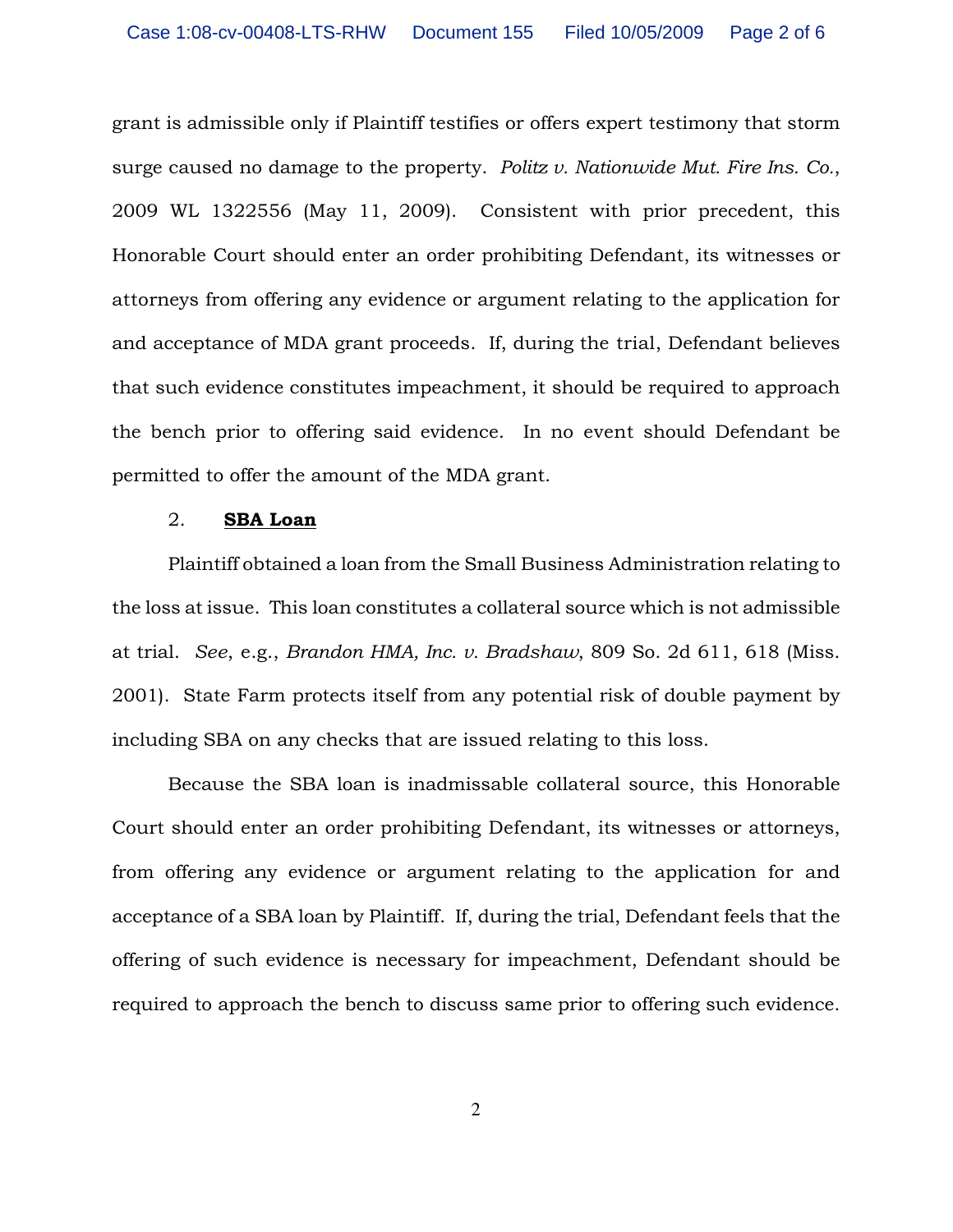## 3. Personal Statements of Counsel During Voir Dire, Opening Statements and the Like

State Farm attorney John Banahan and other members of his firm are known to interject personal comments about themselves and their family members during *voir dire*, opening statement, and similar times. For example, during the Broussard and Gemmill cases, Mr. Banahan discussed during voir dire his wife's kind-hearted nature and her disapproval of his representation of State Farm. Mr. Banahan's associate continued the personal homilies during opening statement, beginning in the Broussard case as follows:

We have all been through a very trying ordeal with Hurricane Katrina, and [Mr. Banahan's] fears are the same as my fears. I think that you could gather from his voir dire that our office was flooded and is now gone, that his home was flooded.

Broussard transcript at 24. During the Gemmill trial, the same associate mentioned on multiple occasions that he previously worked for Ham Industries.

The purpose of *voir dire* is to question potential jury members in order to determine their qualifications. Opening statement is designed to give a preview of the evidence at trial. It is improper at either time to interject personal anecdotes relating to matters that will not and cannot be in evidence.

Plaintiff requests that this Honorable Court enter an order prohibiting the attorneys from discussing personal anecdotes or attributes relating to themselves or their families, including their Hurricane Katrina losses, during the trial of this matter.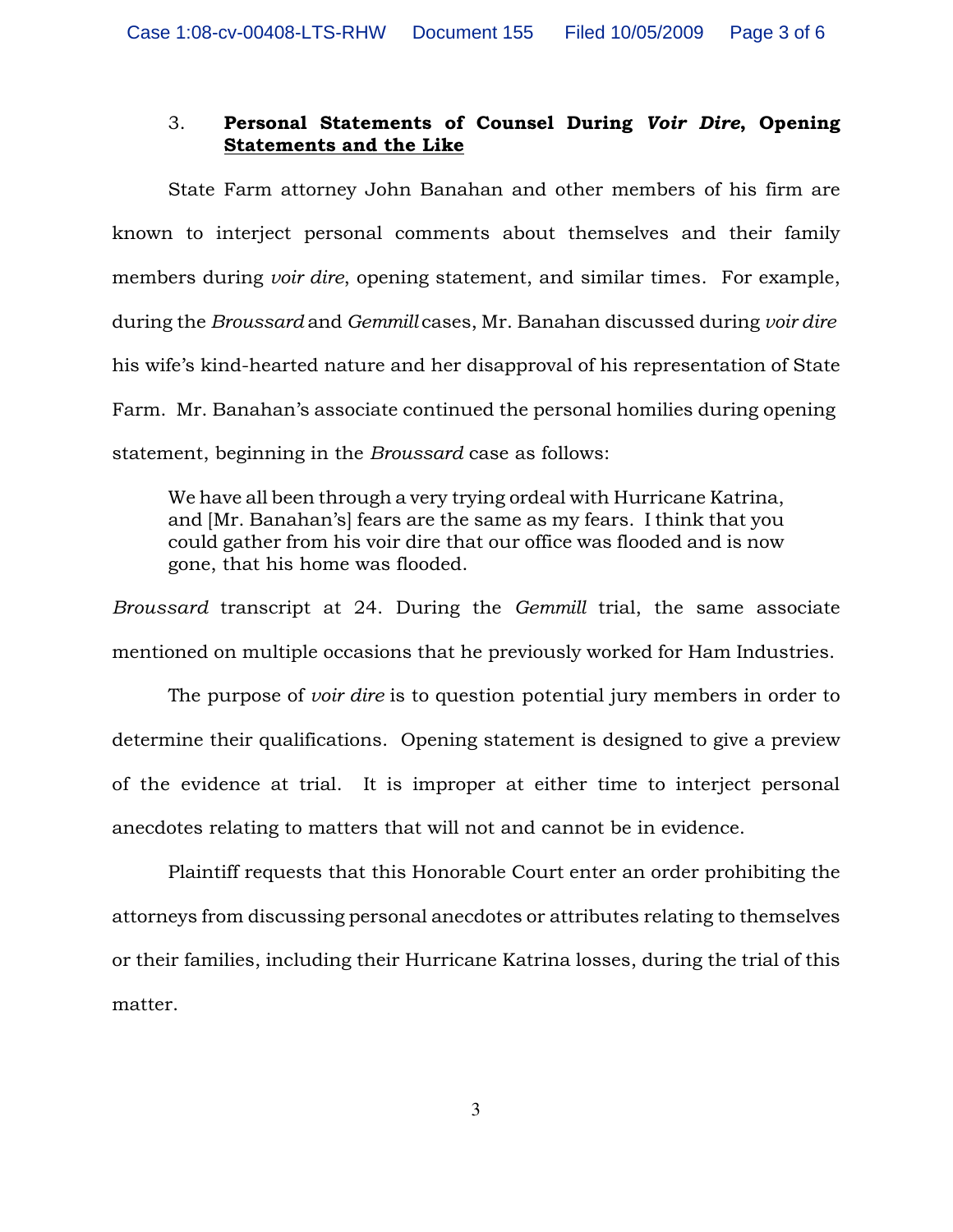### 4. Jim Newman Letter

On August 31, 2009, State Farm paid policy limits of Mr. Bossier's dwelling extension. Enclosed with the check was a letter from Jim Newman, previously unidentified State Farm employee, who set forth a factual scenario designed to paint the payment in the light most favorable to State Farm. (See ECF 126-2 at pages 3 -7). The letter is hearsay and should be excluded. Moreover, it contains double, triple, and even quadruple hearsay, matters which Mr. Newman has no personal knowledge of. Much of this hearsay is untrue. For example, Mr. Newman states that State Farm did not know of Mr. Ziz as a potential witness until after Mr. Bossier's counsel was retained. This is untrue, as State Farm's own file indicates that the Ziz affidavit was presented in a mediation months prior to retention of counsel. Mr. Newman also relates purported telephone conversations of other State Farm employees.

Not only is the letter blatant hearsay, but is likewise irrelevant. The selfserving nature of the correspondence weakens any probative value the letter could have had. Moreover, what is relevant is that State Farm made the payment, when the payment was made, and how much was paid. The payment itself constitutes an admission that the dwelling extension was destroyed by wind prior to the arrival of water.

Mr. Newman has never been identified as a witness in this litigation and hence has never been available to be deposed. He has no personal knowledge of the matters relayed in the letter. Indeed, it was State Farm team manager Tip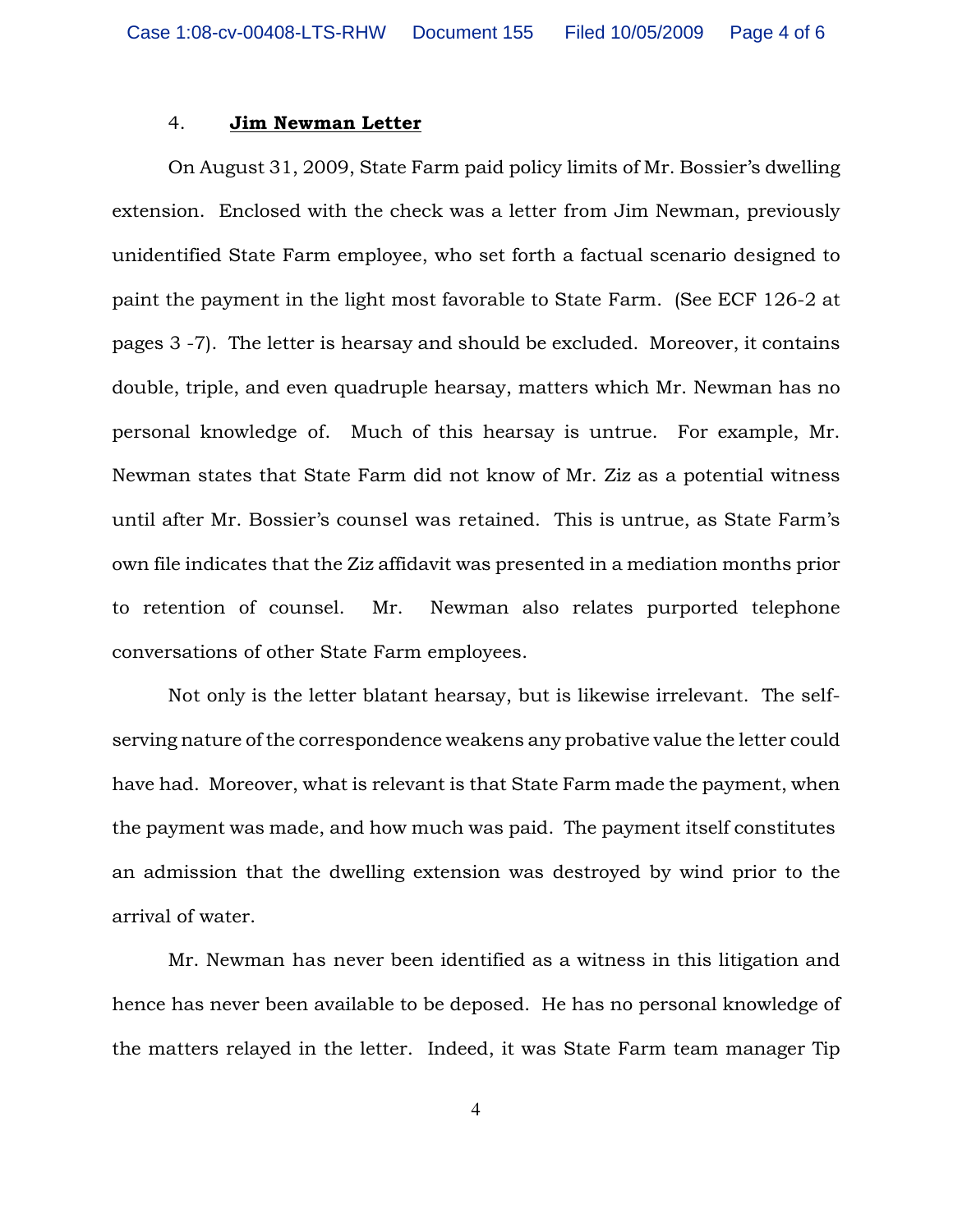Pupua who was designated as State Farm's corporate representative in this case and who testified concerning State Farm's intentions relating to the dwelling extension.

If the letter had any probative value, which it does not, then such weak value would be outweighed by issues of undue prejudice, confusion of the issues, and misleading the jury. Hence, the letter should be excluded under Rule 403 as well.

#### 5. Reservation Relating to Other Issues

The pre-trial order in this matter is due to the Court on October 7. Counsel for Plaintiff provided counsel for Defendant with Plaintiff's proposed pre-trial inserts on September 4, 2009. As of the time of filing these motions, counsel for Plaintiff has not yet received Defendant's pre-trial inserts nor has she received any indication from counsel for Defendant as to when same will be sent. Accordingly, it is unknown what evidence State Farm intends to offer at the trial of this matter. Protection of Plaintiff's rights may require counsel for Plaintiff to seek leave to file a belated motion in limine as to any matters concerning which a contemporaneous objection would not be sufficient.

WHEREFORE, PREMISES CONSIDERED, Plaintiff respectfully requests this Honorable Court enter its order granting Plaintiff's Motion in Limine as set forth herein. Plaintiff prays for such other and further relief as may be deemed appropriate.

5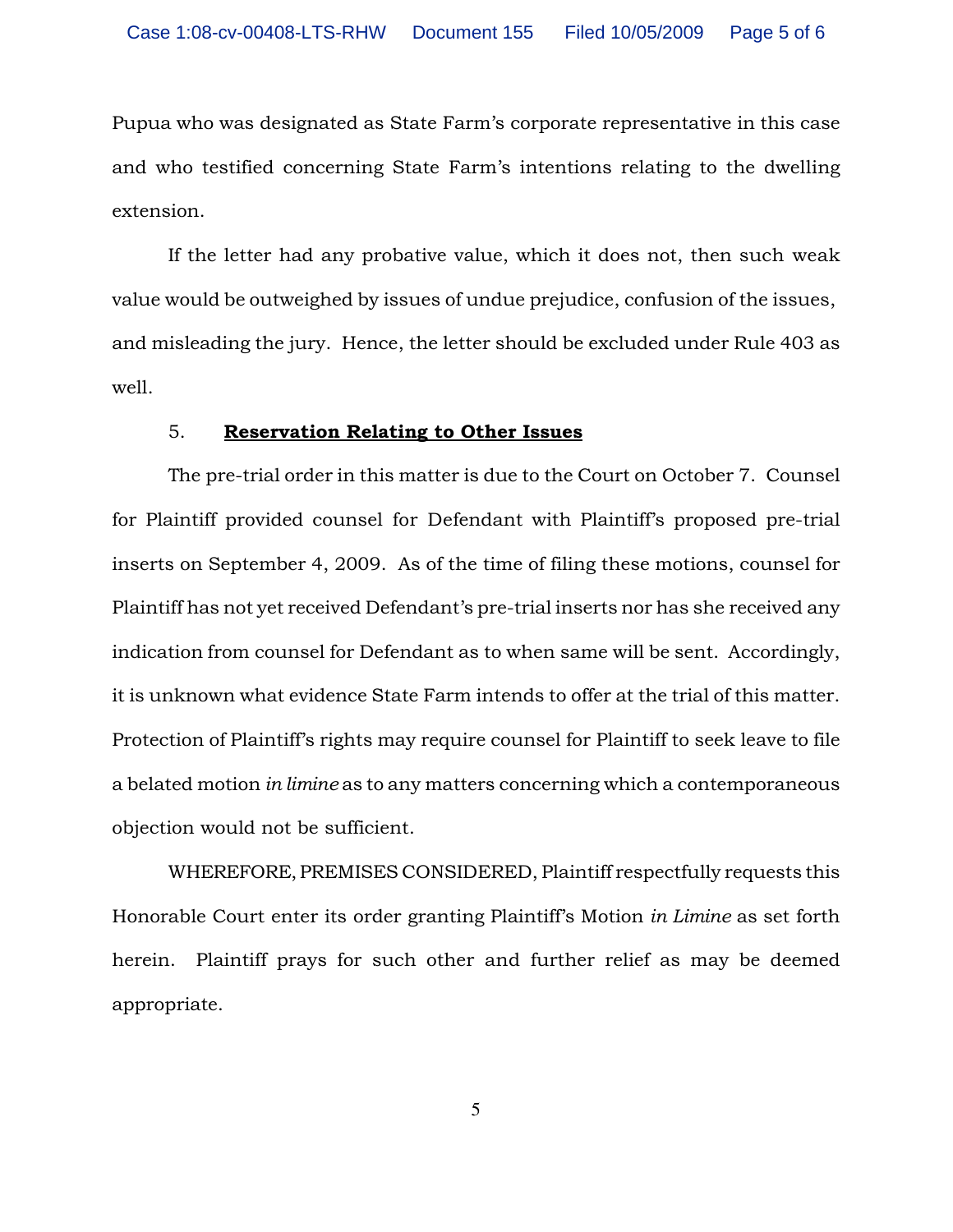THIS the  $5<sup>th</sup>$  day of October, 2009.

Respectfully submitted,

REGINALD EDWIN BOSSIER

 $BY:$  /s Judy M. Guice JUDY M. GUICE (#5057)

Judy M. Guice (MSB #5057) JUDY M. GUICE, P.A. P. O. Box 1919 Biloxi, MS 39533-1919 Telephone: (228) 374-9787 Facsimile: (228) 374-9436

## CERTIFICATE OF SERVICE

I, Judy M. Guice, counsel for Plaintiff, do hereby certify that I have this day electronically filed the foregoing with the Clerk of this Court using the ECF system which sent notification of such filing to the following:

H. Benjamin Mullen, Esquire John A. Banahan, Esquire Bryan, Nelson, Schroeder, Castigliola & Banahan, PLLC P. O. Drawer 1529 Pascagoula, MS 39568

This the  $5<sup>th</sup>$  day of October, 2009.

 s/Judy M. Guice JUDY M. GUICE (MSB #5057)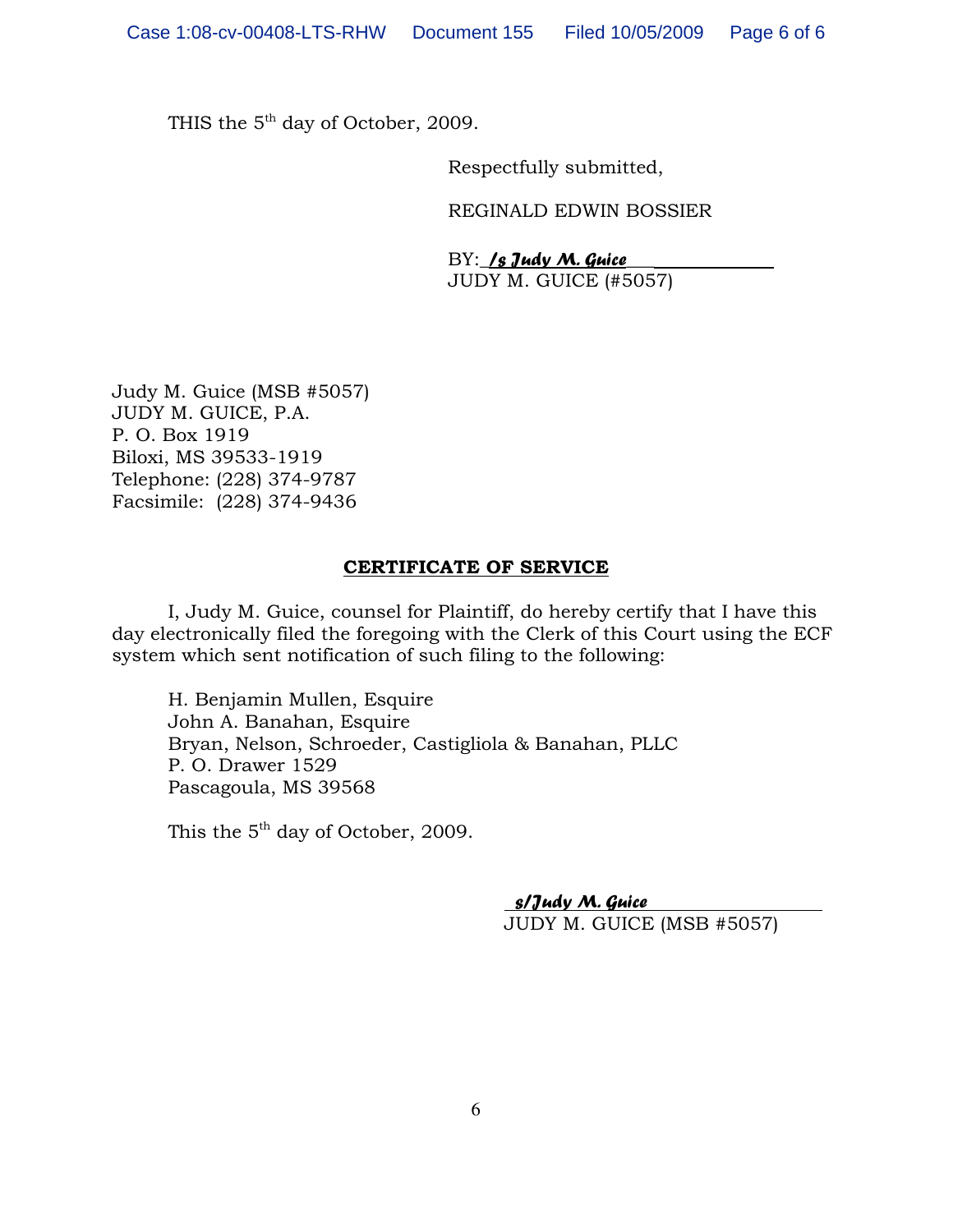# 010907

 $\mathbf 1$ 

| 1<br>2 | UNITED STATES DISTRICT COURT<br>SOUTHERN DISTRICT OF MISSISSIPPI<br>SOUTHERN DIVISION |
|--------|---------------------------------------------------------------------------------------|
| 3      | <b>PLAINTIFFS</b><br>NORMAN AND GENEVIEVE BROUSSARD                                   |
| 4      | CIVIL ACTION NO: 1:06CV6-LTS-RHW<br>ν.                                                |
| 5.     | DEFENDANT<br>STATE FARM FIRE AND CASUALTY COMPANY                                     |
| 6      | TRANSCRIPT OF JURY TRIAL                                                              |
| 7      | VOLUME II<br>PAGES 157 - 328                                                          |
| 8      |                                                                                       |
| 9      | BEFORE HONORABLE L. T. SENTER<br>UNITED STATES DISTRICT JUDGE                         |
| 10     | JANUARY 9, 2007                                                                       |
| 11     | GULFPORT, MISSISSIPPI                                                                 |
| 12     | REPRESENTING THE PLAINTIFFS:                                                          |
| 13     | JACK LUCIAN DENTON, ESQUIRE                                                           |
| 14     | DENTON LAW FIRM<br>POST OFFICE BOX 1204                                               |
| 15     | BILOXI, MISSISSIPPI 39533                                                             |
| 16     | WILLIAM C. WALKER, JR., ESQUIRE<br>POST OFFICE BOX 1115                               |
| 17     | OXFORD, MISSISSIPPI 38655                                                             |
| 18     | REPRESENTING THE DEFENDANT:                                                           |
| 19     | JOHN A. BANAHAN, ESQUIRE<br>JOHN SCOTT CORLEW, ESQUIRE                                |
| 20     | MATTHEW E. PERKINS, ESQUIRE<br>BRYAN, NELSON, SCHROEDER, CASTIGLIOLA & BANAHAN        |
| 21     | POST OFFICE DRAWER 1529<br>PASCAGOULA, MISSISSIPPI 39568-1529                         |
| 22     |                                                                                       |
| 23     | COURT REPORTER:                                                                       |
| 24     | TERI B. NORTON, RMR<br>2012 15TH STREET, SUITE 814                                    |
| 25     | GULFPORT, MISSISSIPPI 39501<br>$(228)$ 563-1740<br>157                                |
|        |                                                                                       |
| 1      | (THE FOLLOWING IN-CHAMBERS CONFERENCE WAS HELD OUTSIDE THE                            |
| 2      | PRESENCE OF THE JURY:)                                                                |
| 3      | THE COURT SECURITY OFFICER THAT IS IN<br>THE COURT:<br>Page 1                         |

 $\begin{array}{c} \square \end{array}$ 

**EXHIBIT** tabbles'